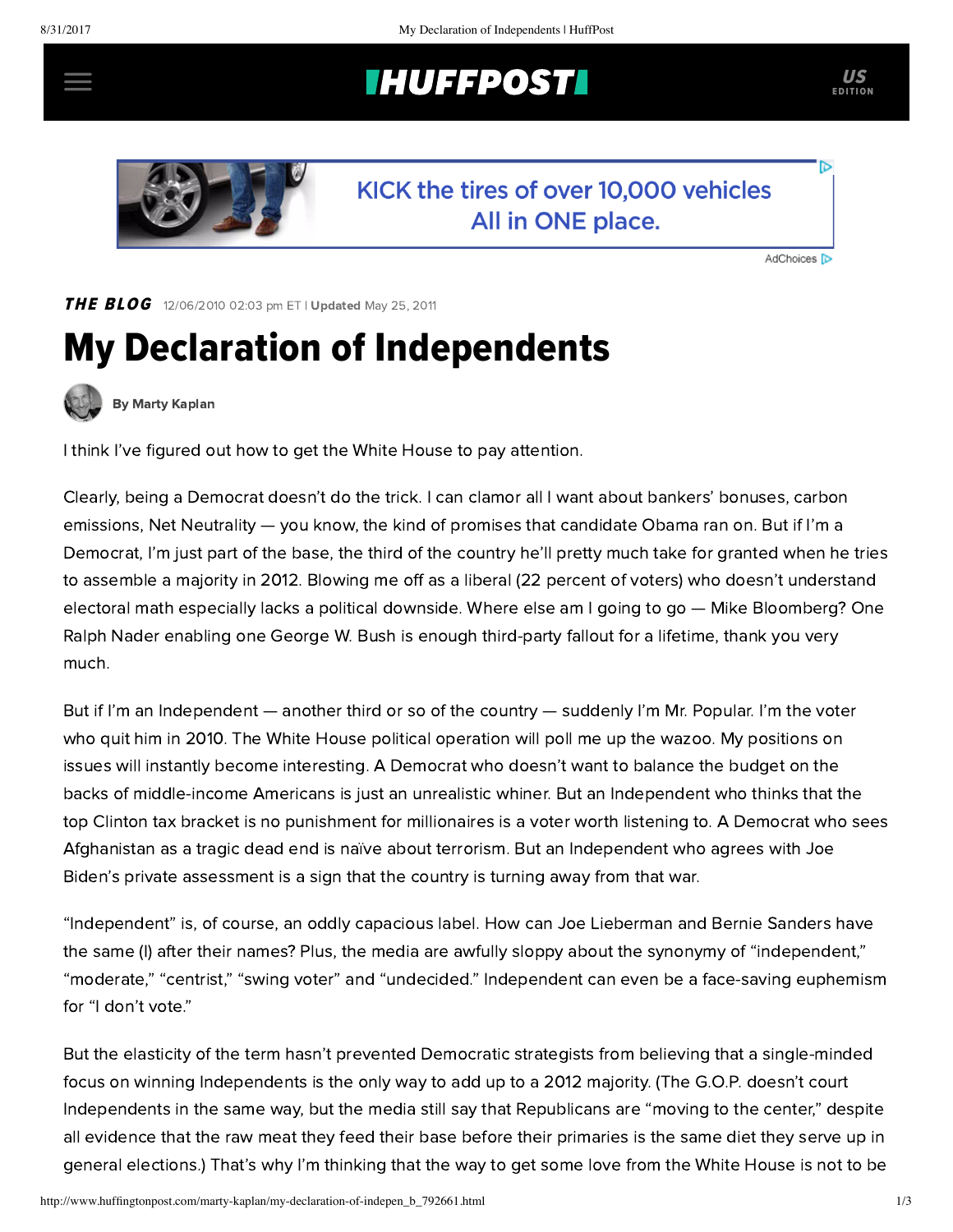a disappointed (and therefore ungrateful) Democrat, but instead to be a nonpartisan (and therefore desirable) Independent.

Now that I'm an Independent, Mr. President, surely you want to know what rings my bell.

Well, for starters, I want to fix the broken campaign finance system. I want multinational corporations and hedge-fund managers to pay their fair share of taxes. I want banks and insurance companies to suffer the consequences of their greed and bad bets. I want an energy policy gutsy enough to reduce global warming. I want —

Sure, fella, and I want a pony, too: That would be the White House reaction to a wish list like that coming from a Democrat. But coming from an Independent, those positions might be received by the Obama camp as a bridge to 21st-century triangulation.

I used to imagine that the president was playing 11-dimensional political chess with the Republicans, a deep strategy on behalf of the people who elected him that I was too dim to grasp. Instead, I've begun to wonder whether his negotiating with himself and his common-ground rhetoric — despite frontal Republican intransigence and contempt — are his way of dog-whistling to Independents that he's their guy.

The fight over extending the Bush tax cuts for people earning more than \$250,000 has been a case study of the pathology of chasing independents. Last week, MoveOn unveiled an [ad](http://www.youtube.com/watch?v=sNeizeFjpe4) made of clips of 2008 Obama voters speaking to camera — kids, grannies and everyone in between. The faces are earnest, their words supportive. "What up, B!" says one. "I want to say thank you for all the hard work you do," says another. "We voted for you because for the first time in our lifetime," a young man explains, "a politician was actually laying out a plan that reinforced the values that we've come to believe in as Americans."

But people in the ad are also troubled. They respectfully ask him not to compromise on the tax cut. Quietly, thoughtfully, a woman at the end sums it up: "You said in your campaign speech that enough is enough and it's time to fight. Please fight. I'm willing to fight with you."

I don't know what they were saying in the White House when they saw the ad, but on MSNBC, Chuck Todd used it as a foil during an interview with Christy Whitman. He called it an ideological attack on Obama, which prompted her to bemoan its extremism. Obama's problem, she said, wasn't that "he didn't go far enough to the left, that he wasn't strong enough on the left agenda"; his problem was that "he went further than we wanted him to go." What we Americans want instead of hyperpartisanship, Whitman contended, is pragmatism, the no-labels, no-ideology of the sensible solution-loving center.

So inside the Beltway, wanting to cut \$600 billion from the deficit - the cost of the upper-income Bush tax cuts over 10 years — bizarrely becomes a symptom of lefty partisanship. A polite "please fight" becomes the fringe drowning out the majority. Maybe characterizing this ad as an attack on Obama from the left actually helps him with Independents; in this thinking, if MoveOn is against him, he must be doing something right. The irony is that the White House's courtship of the center has the effect of doing the